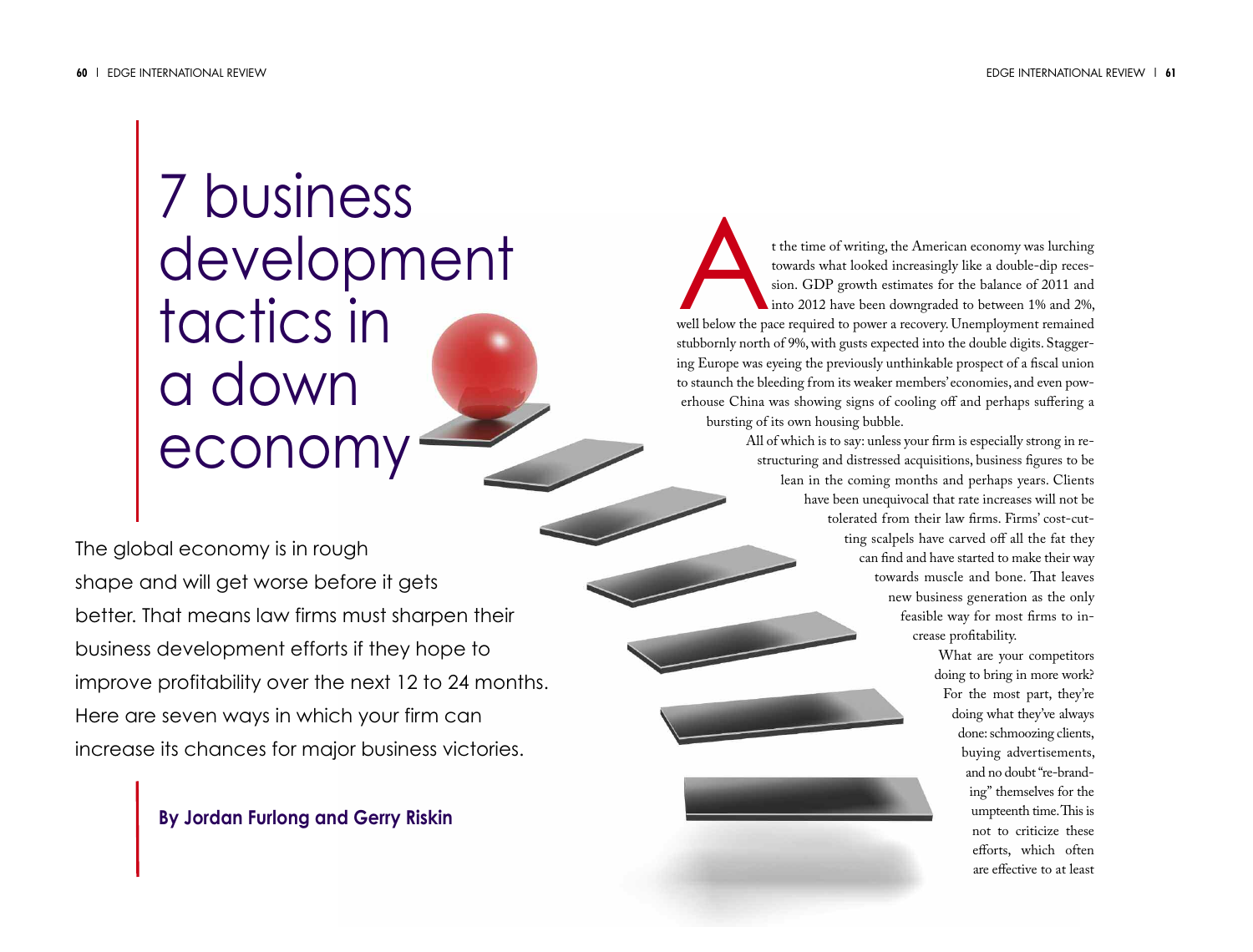some degree. But when you do what everyone else is doing, you can expect everyone else's results.

For law firm leaders who are ready and willing to try fresh approaches, we offer seven tactics by which your business development efforts can generate new energy and better results.

### **1. CLIENT INTELLIGENCE: KNOW YOUR TARGETS**

If all starts here. Among clients' most frequent complaints about law firms<br>is an utter lack of knowledge of the clients' businesses and the issues fact all starts here. Among clients' most frequent complaints about law firms ing their industries. Rectify that through the collection of two types of client intelligence: covert and overt.

**<sup>2</sup> <sup>1</sup>** *Covert intelligence* is gathered without the client's involvement. Create Google Alerts to track news and developments for your five best clients and five clients you wish you had. Have associates or assistants compile information about these clients, either for immediate use (*e.g.*, congratulations to an existing client on an appointment, pitching new clients on a developing area that matches your specialties) or for weekly status reports. Use this information to shape interactions with current clients and overtures to future ones.

*Overt intelligence* is gathered with the client's input, and comes with the obvious benefit that taking an explicit interest in a client's circumstances has numerous relationship benefits apart from the knowledge acquired. At the very least, book regular informal meetings with a current client representative to talk about nothing but their business: no law firm chatter, no pitching, just asking questions and listening to responses.

Far better, gather two or three client representatives (including one senior executive) to carry out a Needs Assessment: identify the client's current and future requirements or prepare a market forecast for the client's industry. Compile and present a written report assessing the client's current and future business landscape and its legal implications and suggesting risk-managing steps the client could take. This will be a powerful tool for both reinforcing loyalty and building a case for new business, "bulletproofing" your clients from competitors' overtures.

At the very least, book regular informal meetings with a current client representative to talk about nothing but their business: no law firm chatter, no pitching, just asking questions and listening to responses.

But there has to be more than just prodding the client to spend more money on you; selfserving business development efforts do more to alienate a client during a difficult economy than most firms imagine.

And while you're at it, build relationships with the market's foot soldiers: legal journalists, legal recruiters, CLE providers, consultants and other third parties who see and hear more than even the most active firm can detect.

#### **2. LEVERAGE YOUR CLIENTS: MORE WATER FROM THE WELL**

**A**recent survey indicated that 86% of law firms planned to generate<br>new business from their current clients. This is eminently sensible, considering the rule that it's much easier to produce more business from clients than to create new client relationships. But there has to be more than just prodding the client to spend more money on you; self-serving business development efforts do more to alienate a client during a difficult economy than most firms imagine. You have to think like your client and consider its objectives.

This is why the Needs Assessment mentioned earlier is so effective: when you and your client jointly identify the client's marketplace challenges, the client has skin in the game and is motivated to pursue opportunities that it has helped identify.Ensure that your report to the client forecasts emerging needs, including the future of the client's industry. If you're still looking for a reason why your firm's practice groups should create "client teams," here's a very good one.

And remember to widen the circle within your own firm. Once you've determined what the client needs, start cross-selling other practices and incentivizing referrals within the firm. Cross-selling can be both substantive (other practice groups) and geographic (same practice group but different jurisdiction). Gear the entire process towards fulfilling those needs that the client itself has helped determine.

#### **3. CONTENT MARKETING: BUILD BUSINESS THROUGH EXPERTISE**

tne<br>**3E**<br>egal<br>s, of<br>ges, **I** fyou've ever published a newsletter or had your lawyers write for a legal periodical, your firm has engaged in content marketing. These days, of f you've ever published a newsletter or had your lawyers write for a legal course, that content is as likely to be provided through blogs, Facebook pages,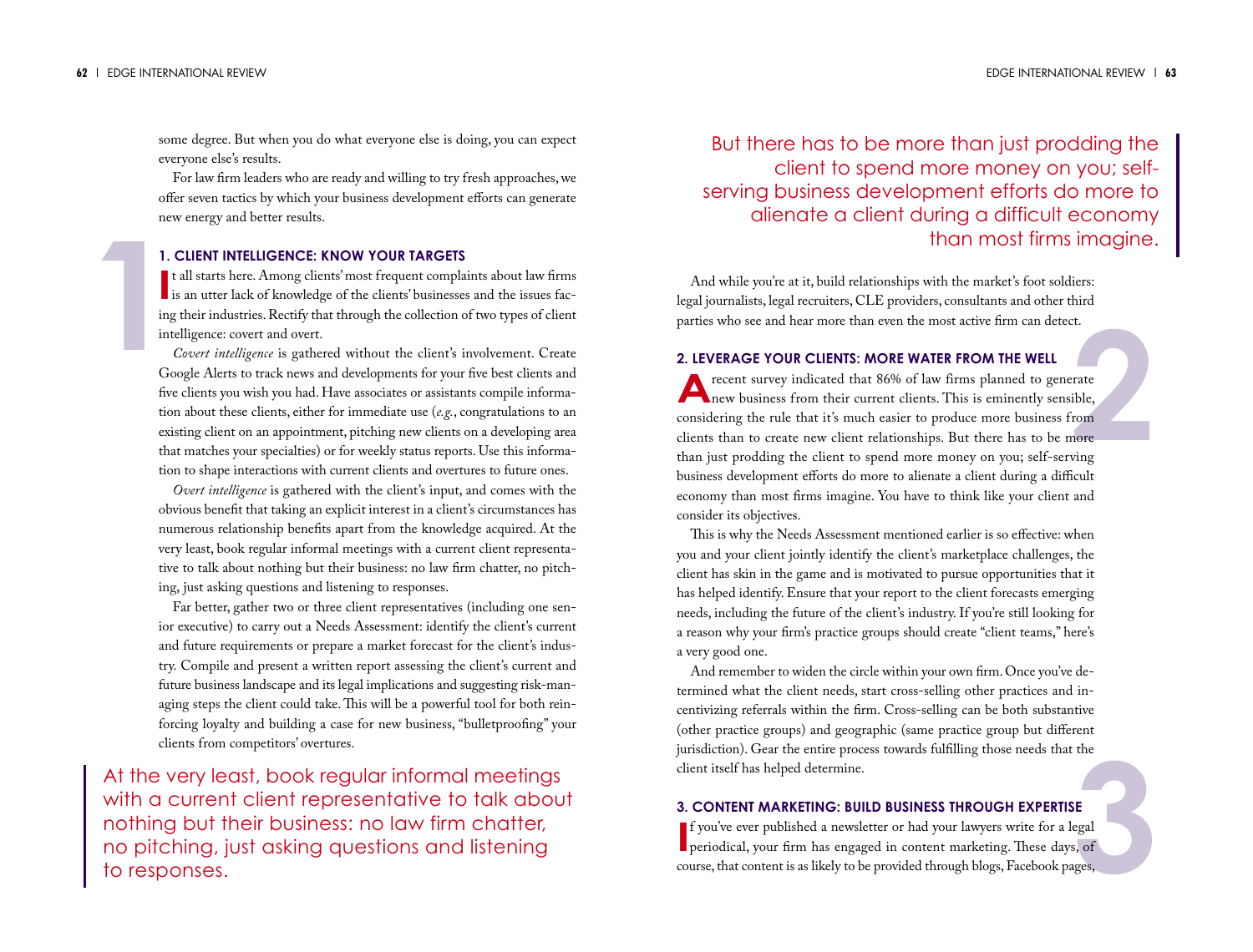If you have multiple practice groups, create a blog for each one, recruit multiple contributors, and appoint a high-profile editor within the department to manage the publication.

> Twitter accounts or Google Plus. Corporate counsel don't usually read law firm newsletters because the subject matter is rarely timely or geared towards their needs; lawyers tend to write about what interests lawyers, not clients.

> So the first step is to think like a publisher (which is, after all, what you are). Understand who your target audiences are, find out what matters to them (through client intelligence efforts), and identify a content marketing strategy. Remember that clients read content that is brief, precise, and extremely relevant to their needs, so make sure you meet those criteria.

> What format should you use? Publish in paper newsletters if you must, but recognize that in the age of ubiquitous wi-fi and the iPad, real-time publishing is the norm. Blogs allow lawyers to make their knowledge and insights available immediately, not within the weeks required for print publishing. If you have multiple practice groups, create a blog for each one, recruit multiple contributors, and appoint a high-profile editor within the department to manage the publication.

> Just as important as your content and format is your distribution network; this is where social media really delivers. Twitter circulates your own content far beyond your firm's snail-mail and e-mail address database (and can point subscribers to other relevant content too). LinkedIn has become a powerful content distribution channel, in addition to being the world's online Rolodex. Specialty legal online distribution networks like JD Supra have an astonishing reach. And if you do prefer print to online, make sure to publish in client publications like *ACC Docket* and industry periodicals.

#### **4. SKILL UPGRADES: GIVE YOUR LAWYERS TOOLS AND TRAINING**

in clie<br>
4. SKI<br>
aw<br>
mo<br>
contac<br>
interac<br>
either **LEVER REAL PROPERT PROPERT PROPERTY.**<br>
The reality is more complex. Every lawyer who has any aw firms tend to think that only rainmakers have any business developcontact with a client is a potential "rainbreaker" rather than rainmaker. Every interaction with the firm, from a corner partner down to a junior associate, either moves the client closer to or farther away from the firm.Leaders who accept this fact understand that investing in lawyers' ability to greatly satisfy clients is a business development effort.

So enhance your lawyers' business skills. Training them in business development, emotional intelligence, and basic networking know-how will upgrade their capacity to positively reinforce the client relationship. Maximize their client exposure in supervised settings. New lawyers are just as capable of initiating profitable new client relationships, but if left to their own devices, they likely will not maximize the opportunities. Face facts: we're all rainmakers now, including your most junior lawyers. The new client satisfaction imperative means you can't afford to have even one potential rainbreaker on the loose.

#### **5. THE CLIENT EXPERIENCE: SHOW ME THE DIFFERENCE**

tive,<br>that<br>F. So<br>PM **M** ost law firms are indistinguishable from the client's perspective,<br>something few firms seem to grasp. Clients will notice a firm that does things differently and will stay with that firm if it does things better. So make the client experience a competitive asset.

Legal project management improves the client experience (see the LPM articles in this issue of the *Edge International Review* for proof). So do online compliance training, downloadable legal apps, and a host of other clientfacing solutions that require modest investment.

The most recent InnovAction Awards by the College of Law Practice Management (*www.innovactionaward.com*) drew groundbreaking entries from Goodwin Procter, Morrison & Foerster, Littler Mendelson, Fenwick & West, and Sidley Austin, among others.If your firm is not on that list, it could be.

#### **6. OTHER PROFESSIONS: WHAT WE CAN LEARN**

**6** The legal profession needs an infusion of fresh thinking to see past its own<br>precedents and prejudices. Importing attitudes and strategies from other **h** the legal profession needs an infusion of fresh thinking to see past its own professions that have adapted more successfully to 21st-century markets is highly advisable.

Take a look at the accounting profession, for example, long touted as a model for law firms to emulate.Accountants have solidified their position as clients' preferred business advisors by making it their mission to understand

New lawyers are just as capable of initiating profitable new client relationships, but if left to their own devices, they likely will not maximize the opportunities.